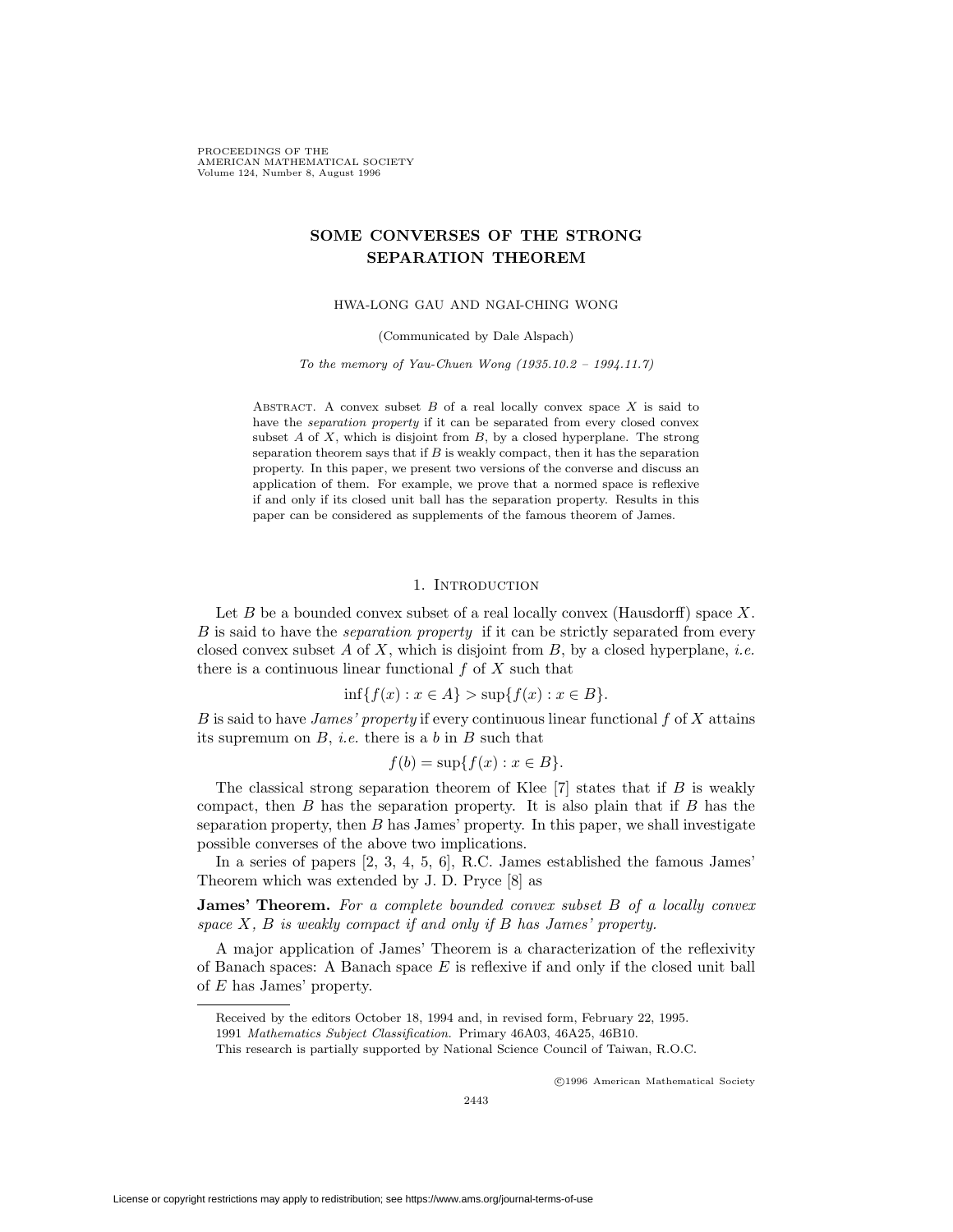James' Theorem cannot be extended further to incomplete bounded convex sets. In [5], R.C. James presented a counterexample to show that a bounded convex set with James' property is not necessarily weakly compact even if it is the closed unit ball of a normed space. We shall use the same example to show that a bounded convex set with James' property does not necessarily have the separation property, either (see Example 6). In other words, the separation property is closer to weak compactness than James' property in general. As evidence, we obtain

**Theorem 1.** A bounded convex body (i.e. convex set with nonempty interior) B in a real normed space  $X$  is weakly compact if and only if  $B$  has the separation property. In particular, a real normed space is reflexive if and only if its closed unit ball has the separation property.

**Conjecture.** A bounded convex subset  $B$  of a real locally convex space  $X$  is weakly compact if and only if B has the separation property.

We shall present in Theorem 3 a sufficient condition under which our conjecture holds. Theorem 7 demonstrates an application of our results. It shows clearly that even a partial answer of our conjecture can improve many classical results, in particular, for those involving completeness conditions. Although we discuss only real locally convex spaces in this paper, our results should be easily extended to complex cases.

We would like to take this opportunity to express our great gratitude to Louis de Branges and Yau-chuen Wong for their kind motivation and encouragement.

### 2. Main results

In the following, B always denotes a bounded convex subset of a real locally convex space X. We note that if B has the separation property, then B is weakly closed. It is clear that Theorem 1 is a corollary of James' Theorem and the following lemma.

**Lemma 2.** Let B be a bounded convex body in a real normed space X. If B has the separation property, then B is complete.

*Proof.* Without loss of generality, we can assume  $0 \in B$ . Let B be the closure of B in the completion  $\tilde{X}$  of X. Note that  $\tilde{B}$  is a bounded convex body in  $\tilde{X}$ . For any nonzero b in B,  $\lambda b$  belongs to the boundary of B, where  $\lambda = \sup\{k : kb \in B\} \geq 1$ . We want to show that  $\tilde{B} = B$ . It suffices to verify that B contains the boundary of  $B$ .

Suppose there were an element b in the boundary of  $\tilde{B}$  such that  $b \notin B$ . Let b be contained in a supporting hyperplane H of  $\tilde{B}$  such that  $H = \{x \in \tilde{X} : f(x) = 1\}$ and  $\tilde{B} \subset \{x \in \tilde{X} : f(x) \leq 1\}$  for some continuous linear functional f of  $\tilde{X}$ . In particular,  $f(b) = 1$ . Let  $b_n = (1 + \frac{1}{n})b$  for  $n = 1, 2, 3, \cdots$ . Let  $B_{\tilde{X}}(a; \delta)$  denote the open ball  $\{x \in \tilde{X} : ||x - a|| < \delta\}$ . Since  $B_{\tilde{X}}(b_n; \frac{1}{n}) \cap \{x \in \tilde{X} : f(x) > 1 + \frac{1}{n}\}\$ is non-empty and open in  $\tilde{X}$  for each  $n = 1, 2, \cdots$  and X is dense in  $\tilde{X}$ , we can choose  $a_n$ 's from X so that  $a_n \in B_{\tilde{X}}(b_n; \frac{1}{n}) \cap \{x \in \tilde{X} : f(x) > 1 + \frac{1}{n}\}\)$ . Then  $f(a_n) > 1 + \frac{1}{n}$ for  $n = 1, 2, 3, \dots$ , and the sequence  $(a_n)$  converges to b in norm.

Let A be the closed convex hull of the  $a_n$ 's in X. We want to show that  $A \cap B = \emptyset$ . Suppose an element y in X exists such that  $y \in A \cap B$ . Note that  $y \neq b$  since  $b \notin B$ . Let N be a positive integer such that  $B_{\tilde{X}}(b; \frac{2}{N}) \cap B_{\tilde{X}}(y; \frac{2}{N}) = \emptyset$ . Since  $y \in A$ , there exists a sequence  $\{y_n\}$  of convex combinations of  $a_n$ 's converging to y in norm. For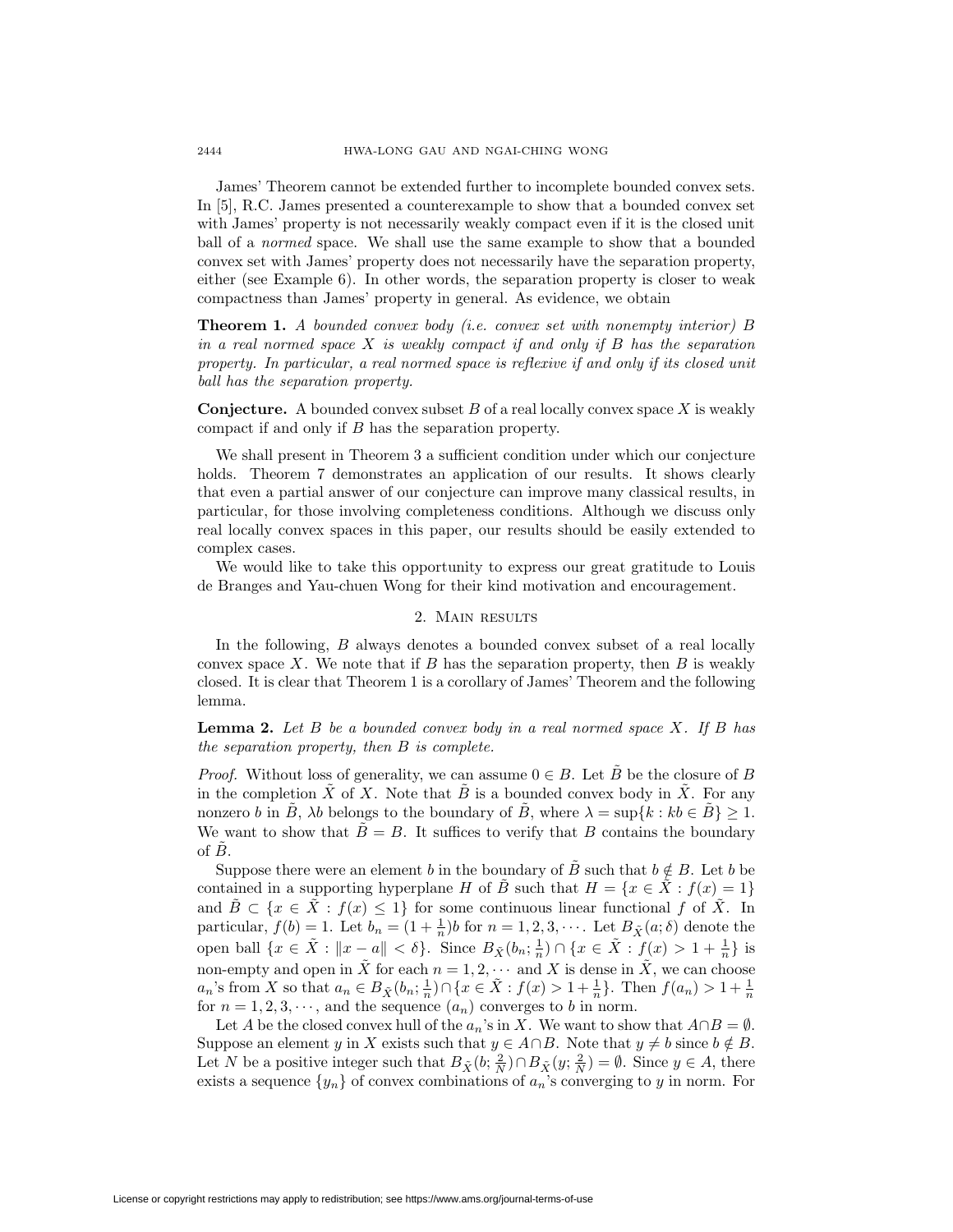each n, write  $y_n = \sum_{i=1}^{k_n} \alpha_i^n a_i$ , where  $\alpha_i^n \geq 0$  for  $i = 1, 2, \dots, k_n$ ,  $\sum_{i=1}^{k_n} \alpha_i^n = 1$ , and  $k_n$  is a positive integer depending on n. Since  $y_n \to y$  in norm and  $f(y) = 1$ , there exists a positive integer  $M_1$  such that  $f(y_n) < 1 + \frac{1}{N}$  for all  $n \ge M_1$ . For each  $n \geq M_1, 1 + \frac{1}{N} > f\left(\sum_{i=1}^{k_n} \alpha_i^n a_i\right) = \sum_{i=1}^{k_n} \alpha_i^n f(a_i) > \sum_{i=1}^{k_n} \alpha_i^n (1 + \frac{1}{i}) = 1 + \sum_{i=1}^{k_n}$  $\frac{\alpha_i^n}{i}$ . This implies  $\sum_{i=1}^{k_n}$  $\frac{\alpha_i^n}{i} < \frac{1}{N}$ . On the other hand, there exists a positive integer  $M_2$  such that  $y_n \in B_{\tilde{X}}(y; \frac{2}{N}), \forall n \geq M_2$ . For  $n \geq M = \max\{M_1, M_2\}, ||y_n - b|| =$  $\|\sum_{i=1}^{k_n} \alpha_i^n a_i - b\| = \|\sum_{i=1}^{k_n} \alpha_i^n (a_i - b)\| \le \sum_{i=1}^{k_n} \alpha_i^n \|a_i - b\| < 2\sum_{i=1}^{k_n}$  $\frac{\alpha_i^n}{i} \leq \frac{2}{N}.$ This implies  $y_n \in B_{\tilde{X}}(b; \frac{2}{N}), \forall n \geq M$ . This contradicts the fact that  $B_{\tilde{X}}(b; \frac{2}{N})$  $B_{\tilde{X}}(y; \frac{2}{N}) = \emptyset$ . Hence  $A \cap B = \emptyset$ .

By the separation property of  $B$ , there is a continuous linear functional  $g$  of  $X$ such that

$$
\sup\{g(u):u\in B\} < \inf\{g(a):a\in A\}.
$$

Let g' be a continuous extension of g to  $\tilde{X}$ . Since  $a_n \to b$  as  $n \to \infty$  in  $\tilde{X}$ ,

$$
g'(b) = \lim_{n \to \infty} g(a_n) \ge \inf\{g(a) : a \in A\} > \sup\{g(u) : u \in B\} \ge g'(b).
$$

This is a contradiction! Therefore  $B = \tilde{B}$ , and thus B is complete.

Let  $(X, \Im)$  be a locally convex space. A subset B of X is said to be absolutely convex if  $\lambda a + \beta b \in B$  whenever  $a, b \in B$  and  $|\lambda| + |\beta| \leq 1$ . For any absolutely convex  $\Im$ -bounded subset B of X, let  $X(B)$  be the linear span of B. Then  $X(B)$  =  $\bigcup_n nB$ , and B is absorbing in  $X(B)$ . Hence the gauge  $\gamma_B$  of B, defined by

$$
\gamma_B(x) = \inf\{\lambda > 0 : x \in \lambda B\},\
$$

is a seminorm on  $X(B)$  and

$$
\{x \in X(B) : \gamma_B(x) < 1\} \subset B \subset \{x \in X(B) : \gamma_B(x) \le 1\}.
$$

Moreover, the boundedness of B ensures that  $\Im|_{X(B)}$  (the relative topology induced by  $\Im$ ) is coarser than the  $\gamma_B(\cdot)$ -topology. Thus,  $\gamma_B$  is actually a norm on  $X(B)$ .

**Theorem 3.** Let B be a bounded absolutely convex subset of a real locally convex space  $(X, \Im)$  such that  $(X(B), \gamma_B)^* = (X(B), \Im|_{X(B)})^*$ . Then B is weakly compact if and only if B has the separation property.

Proof. The necessity is clear. For the sufficiency, we shall show that every closed and bounded convex subset A of  $(X(B), \gamma_B)$ , which is disjoint from B, can be strictly separated from the closed unit ball B of  $(X(B), \gamma_B)$ . Since the  $\gamma_B(\cdot)$ -topology is consistent with the duality  $\langle (X(B), \Im |_{X(B)}), (X(B), \Im |_{X(B)})^* \rangle$ , A is also a closed convex subset of  $(X(B), \Im|_{X(B)})$ . By the boundedness of A in  $(X(B), \gamma_B)$ , A is closed in  $(X, \Im)$ . The separation property of B provides an f in  $(X, \Im)^*$  such that

$$
\sup\{f(b) : b \in B\} < \inf\{f(a) : a \in A\}.
$$

Let  $g = f|_{X(B)}$ ; then  $g \in (X(B), \Im|_{X(B)})^* = (X(B), \gamma_B)^*$  and

$$
\sup\{g(b) : b \in B\} < \inf\{g(a) : a \in A\}.
$$

Therefore, the closed unit ball B of  $(X(B), \gamma_B)$  has the separation property, too. By Theorem 1, B is weakly compact in  $(X(B), \gamma_B)$ . Note that the topology  $\Im(x)$ is coarser than the  $\gamma_B(\cdot)$ -topology. It turns out that B is weakly compact in  $(X, \Im),$ and we complete the proof. □

 $\Box$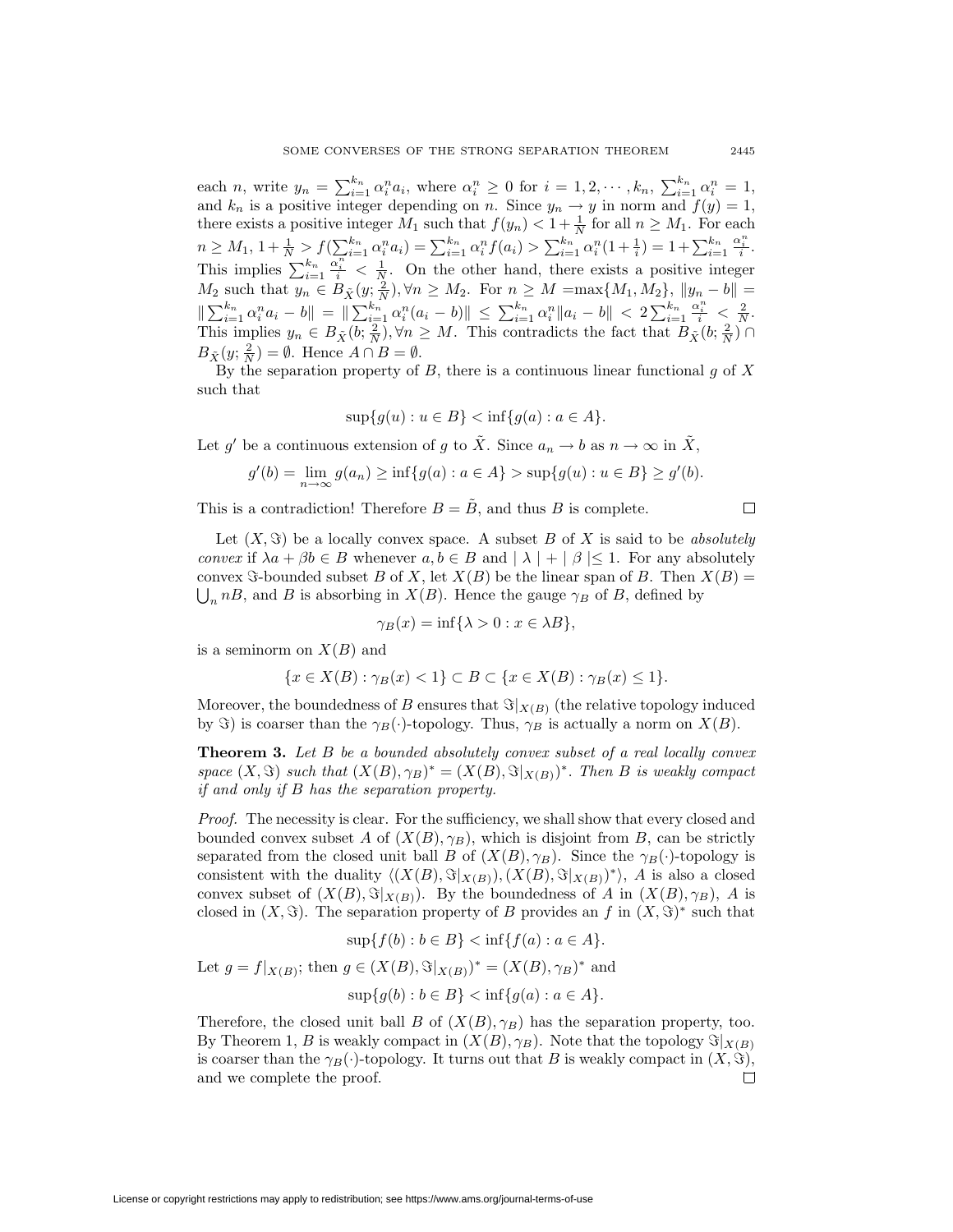Remark. The following two examples indicate that the weak compactness of B and the condition that  $(X(B), \gamma_B)^* = (X(B), \Im|_{X(B)})^*$  in the last theorem are independent in general.

**Example 4.** Let B be the closed unit ball of the reflexive Banach space  $(\ell_2, \|\cdot\|_2)$ . Let  $(X, \Im) = (\ell_2, \| \cdot \|_{\infty})$ . Then  $(X(B), \gamma_B) = (\ell_2, \| \cdot \|_2)$  and B is weakly compact in  $(X(B), \gamma_B)$ . Since the  $\|\cdot\|_{\infty}$ -topology is coarser than the  $\|\cdot\|_2$ -topology, B is weakly compact in  $(X, \Im)$ . But

$$
(X(B), \gamma_B)^* = (\ell_2, \|\cdot\|_2)^* \neq (\ell_2, \|\cdot\|_{\infty})^* = (X(B), \Im|_{X(B)})^*.
$$

 $\Box$ 

**Example 5.** Let  $X = \ell_0$ , the space of finite sequences, and B be the closed unit ball of the normed space  $(\ell_0, \|\cdot\|_{\infty})$ . Let  $\Im$  be the weak topology of  $(\ell_0, \|\cdot\|_{\infty})$ . Then

$$
(X(B), \gamma_B)^* = (\ell_0, \|\cdot\|_{\infty})^* = (\ell_0, \Im)^* = (X(B), \Im|_{X(B)})^*.
$$

But B is not weakly compact in  $(X, \Im)$ , since  $(\ell_0, \|\cdot\|_{\infty})$  is not reflexive.

### 3. A counterexample

The following example, which is based on a construction of R.C. James [5], may help readers to have a better insight into our conjecture.

**Example 6.** Let E be a countable real Hilbert product of increasing finite-dimensional  $c_0$ -spaces, so that the members of E are of the form

$$
x = (x_1^1; x_1^2, x_2^2; x_1^3, x_2^3, x_3^3; \cdots)
$$

with

(1)

$$
||x|| = [|x_1^1|^2 + (\sup\{|x_1^2|, |x_2^2|\})^2 + (\sup\{|x_1^3|, |x_2^3|, |x_3^3|\})^2 + \cdots]^{1/2} < \infty.
$$

Let X be the linear span of all members  $x$  of  $E$  such that

(2) 
$$
|x_1^n| = |x_2^n| = \cdots = |x_n^n|
$$
 for all  $n = 1, 2, \cdots$ .

Since  $E$  is a Hilbert product of reflexive spaces,  $E$  is reflexive. It is easy to see that  $X$  is dense in  $E$ . Note that

(\*) If  $x \in X$  and x is a linear combination of n members of X satisfying (2), then for each  $m > 2^n$  at least two of  $x_1^m, \dots, x_m^m$  are equal.

Thus the sequence  $\{\frac{1}{n}\}$  belongs to E but not to X. Therefore  $X \neq E$  and X is not complete. In particular, the closed unit ball  $B$  of  $X$  is not weakly compact. We shall verify two facts:

**(a)** B has James' property (this part is due to R.C. James [5]).

Let f be an arbitrary continuous linear functional on  $E$  and  $x$  in  $E$  be such that  $||x|| = 1$  and  $f(x) = ||f||$ . Then there is a sequence of numbers  $(f_i^n)$  such that

(3) 
$$
f(x) = f_1^1 x_1^1 + (f_1^2 x_1^2 + f_2^2 x_2^2) + (f_1^3 x_1^3 + f_2^3 x_2^3 + f_3^3 x_3^3) + \cdots
$$

The norm of x as given by (1) is not changed if for each  $n$  we replace each  $x_i^n$  by  $\pm \sup_i |x_i^n|$ , where the "+" is used if  $f_i^n \geq 0$  and the "-" if  $f_i^n < 0$ . The changes do not decrease the sum in  $(3)$ , so the sum does not change and the new x is a member of the closed unit ball of  $X$  at which  $f$  attains its supremum.

**(b)** B does not have the separation property.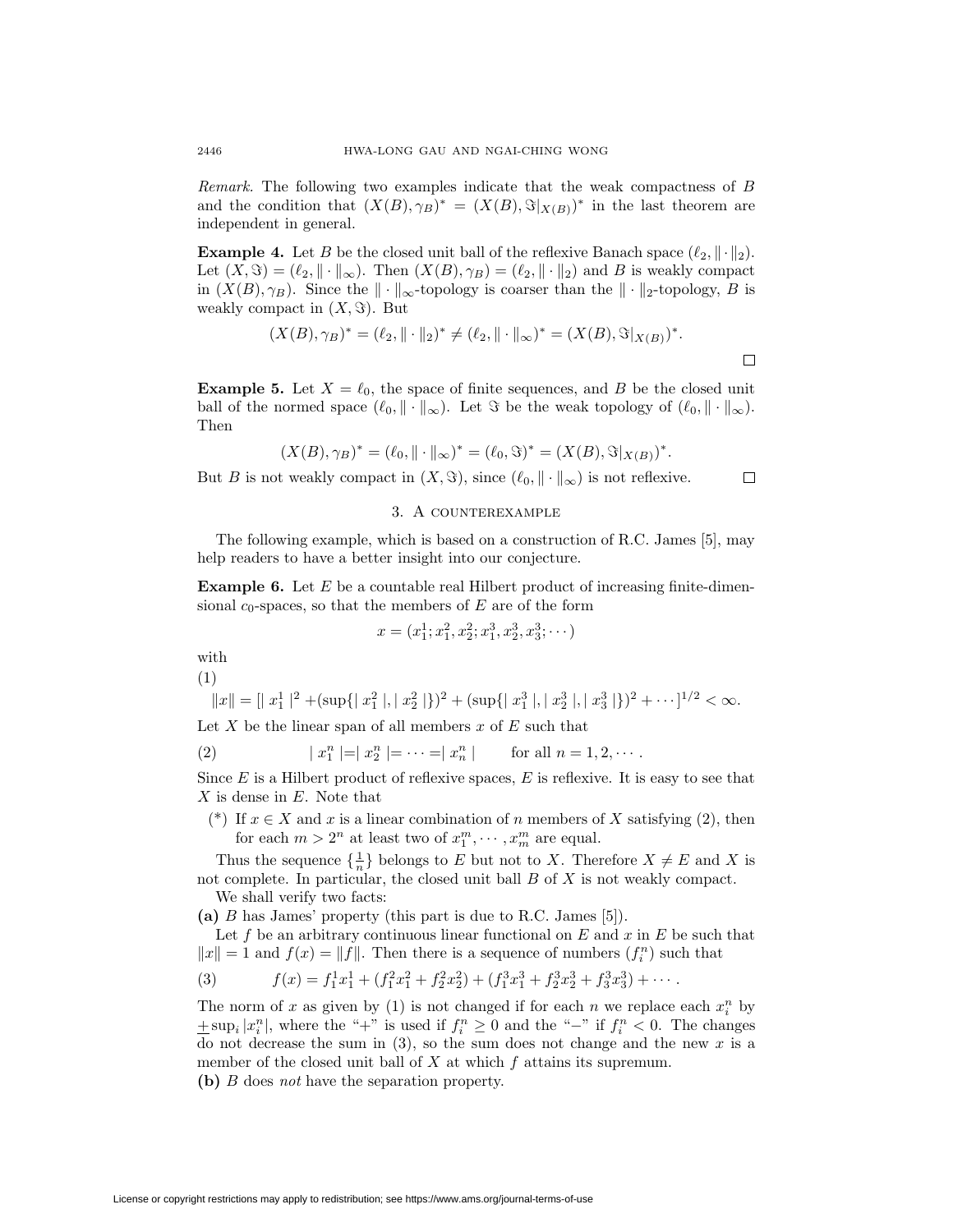$$
x = (\frac{\sqrt{3}}{2^{n+j-1}})^{n=1,2,3,\dots} = \sqrt{3}(\frac{1}{2}; \frac{1}{2^2}, \frac{1}{2^3}, \frac{1}{2^4}, \frac{1}{2^5}; \dots; \frac{1}{2^n}, \frac{1}{2^{n+1}}, \dots, \frac{1}{2^{2n-1}}; \dots).
$$
  
By (\*),  $x \notin X$  and  $||x|| = 1$ . Let  

$$
x_1 = \sqrt{3}(\frac{1}{2}; \frac{1}{2^2}, \frac{1}{2^2}; \frac{1}{2^3}, \frac{1}{2^3}, \frac{1}{2^3}; \dots; \frac{1}{2^n}, \dots, \frac{1}{2^n}; \dots),
$$

$$
x_2 = \sqrt{3}(\frac{1}{2}; \frac{1}{2^2}, \frac{1}{2^3}; \frac{1}{2^3}, \frac{1}{2^3}, \frac{1}{2^3}; \dots; \frac{1}{2^n}, \dots, \frac{1}{2^n}; \dots),
$$

$$
x_3 = \sqrt{3}(\frac{1}{2}; \frac{1}{2^2}, \frac{1}{2^3}; \frac{1}{2^3}, \frac{1}{2^4}, \frac{1}{2^5}; \frac{1}{2^4}, \frac{1}{2^4}, \frac{1}{2^4}, \frac{1}{2^4}; \dots; \frac{1}{2^n}, \dots, \frac{1}{2^n}; \dots),
$$

$$
\vdots
$$

$$
x_n = \sqrt{3}(\frac{1}{2}; \frac{1}{2^2}, \frac{1}{2^3}; \frac{1}{2^3}, \frac{1}{2^4}, \frac{1}{2^5}; \dots; \frac{1}{2^n}, \frac{1}{2^{n+1}}, \dots, \frac{1}{2^{n+1}}, \frac{1}{2^{n+1}}, \dots, \frac{1}{2^{n+1}}; \dots).
$$

$$
\vdots
$$

It is easy to see that  $x_n \in X$  and  $||x_n|| = 1$  for all  $n = 1, 2, \cdots$  and  $x_n \to x$  in norm as  $n \to \infty$ . Let  $a_n = (1 + \frac{1}{n})x_n$ . It follows that  $a_n \in X$ ,  $||a_n|| = 1 + \frac{1}{n}$  for all  $n = 1, 2, \dots$ , and  $a_n \to x$  in norm as  $n \to \infty$ .

Let A be the closed convex hull of the  $a_n$ 's in X. We want to verify that A and the closed unit ball B of X are disjoint. Suppose  $y = (y_i^m)_{i=1,\dots,n}^{m=1,2,\dots}$  is an element of the convex hull of the  $a_n$ 's. Let  $y = \sum_{i=1}^k \alpha_i a_{n_i}$  for some positive integer k, where  $\alpha_i \geq 0$  and  $\sum_{i=1}^k \alpha_i = 1$ . Then  $||y|| = 1 + p$ , where  $p = \sum_{i=1}^k \frac{\alpha_i}{n_i} > 0$ , and  $y_1^m > y_2^m > \cdots > y_m^m$  for  $m = 1, \cdots, n_k$  (without loss of generality, assume  $n_1 < n_2 < \cdots < n_k$ ). In particular, the convex hull of the  $a_n$ 's is disjoint from B. If a is a cluster point of the convex hull of the  $a_n$ 's in E with  $||a|| = 1$ , then  $a_1^m$  $a_2^m > \cdots > a_m^m$  for all m. In fact, there exists a sequence  $\{y_n\}$  in the convex hull of the  $a_n$ 's such that  $y_n \to a$  as  $n \to \infty$ , say  $y_n = \sum_{i=1}^{k_n} \alpha_i^n a_i = \sum_{i=1}^{k_n} \alpha_i^n (1 + \frac{1}{i}) x_i$ , where  $\alpha_i^n \geq 0$ ,  $\sum_{i=1}^{k_n} \alpha_i^n = 1$ , and  $k_n$  is a positive integer. Then for any positive integer m,  $1 \leq j \leq m$ ,

$$
(y_n)_j^m = \frac{\sqrt{3}}{2^m} \left( \sum_{i=1}^{m-1} \alpha_i^n + \sum_{i=1}^{m-1} \frac{\alpha_i^n}{i} \right) + \frac{\sqrt{3}}{2^{m+j-1}} \left( \sum_{i=m}^{k_n} \alpha_i^n + \sum_{i=m}^{k_n} \frac{\alpha_i^n}{i} \right).
$$

Now, for any positive integer  $m, 1 \le j \le m-1$ ,

$$
a_j^m - a_{j+1}^m = \lim_{n \to \infty} [(y_n)_j^m - (y_n)_{j+1}^m]
$$
  

$$
= (\frac{\sqrt{3}}{2^{m+j-1}} - \frac{\sqrt{3}}{2^{m+j}}) [\lim_{n \to \infty} (\sum_{i=m}^{k_n} \alpha_i^n + \sum_{i=m}^{k_n} \frac{\alpha_i^n}{i})]
$$
  

$$
\geq (\frac{\sqrt{3}}{2^{m+j-1}} - \frac{\sqrt{3}}{2^{m+j}}) (\lim_{n \to \infty} \sum_{i=m}^{k_n} \alpha_i^n).
$$

If  $\lim_{n\to\infty}\sum_{i=m}^{k_n} \alpha_i^n = 0$ , then for any given  $\varepsilon > 0$ , there exists a positive integer M such that  $\sum_{i=m}^{k_n} \alpha_i^n < \varepsilon$  for all  $n \geq M$ . This implies  $\sum_{i=1}^m \alpha_i^n > 1 - \varepsilon$  for all  $n \geq M$ . It follows that for all  $n \geq M$ ,

$$
(y_n)_j^m \ge \frac{\sqrt{3}}{2^m} (\sum_{i=1}^{m-1} \alpha_i^n + \sum_{i=1}^{m-1} \frac{\alpha_i^n}{i}) \ge \frac{\sqrt{3}}{2^m} (1 + \frac{1}{m}) (\sum_{i=1}^{m-1} \alpha_i^n) > \frac{\sqrt{3}}{2^m} (1 + \frac{1}{m}) (1 - \varepsilon).
$$

Let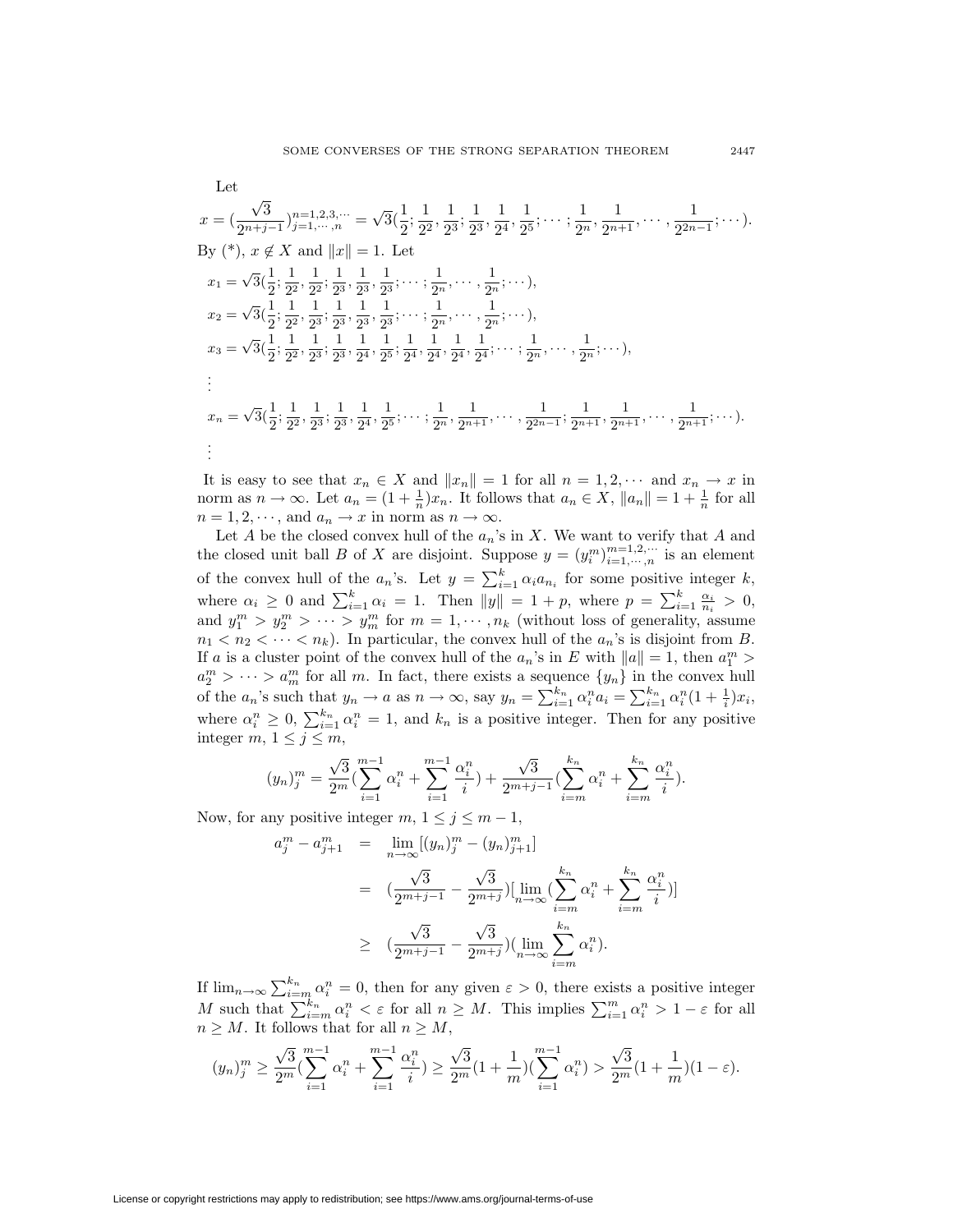Therefore

$$
a_j^m = \lim_{n \to \infty} (y_n)_j^m \ge \frac{\sqrt{3}}{2^m} (1 + \frac{1}{m}) (1 - \varepsilon).
$$

Let  $\varepsilon \to 0$ ; we have  $a_j^m \geq \frac{\sqrt{3}}{2^m} (1 + \frac{1}{m})$  for all positive integer m and  $1 \leq j \leq m$ . Then  $||a|| > 1$ , which contradicts the fact that  $||a|| = 1$ . Hence  $\lim_{n \to \infty} \sum_{i=m}^{k_n} \alpha_i^n > 0$  and

$$
a_j^m - a_{j+1}^m \geq (\frac{\sqrt{3}}{2^{m+j-1}} - \frac{\sqrt{3}}{2^{m+j}}) (\lim_{n\to\infty}\sum_{i=m}^{k_n}\alpha_i^n) > 0
$$

for all positive integers m and  $1 \leq j \leq m-1$ . By  $(*)$ ,  $a \notin X$ , and consequently,  $a \notin B \subset X$ . Hence A and B are disjoint. Next, we show that A and B cannot be strictly separated. Suppose there were a continuous linear functional  $f$  of  $E$  such that

$$
\sup\{f(b) : b \in B\} = ||f|| < \inf\{f(a) : a \in A\}.
$$

Since  $a_n \to x$  as  $n \to \infty$ ,

$$
\inf \{ f(a) : a \in A \} \le \lim_{n \to \infty} f(a_n) = f(x) \le ||f||.
$$

This is a contradiction! Hence A and B cannot be strictly separated.

 $\Box$ 

## 4. Applications

Let us recall that a Banach space is reflexive if and only if its unit ball is weakly sequentially compact [1]. The following extends some of James' results (cf. [4]) from Banach spaces to normed spaces.

**Theorem 7.** Let B be the closed unit ball of a real normed space N. Then the following are equivalent:

- (1) B is weakly compact.
- (2) B is weakly countably compact.
- (3) For each sequence  $\{x_n\}$  in B there is an x in B such that for all continuous linear functionals f,

$$
\underline{\lim} f(x_n) \le f(x) \le \overline{\lim} f(x_n).
$$

- (4) If  $\{K_n\}$  is a decreasing sequence of closed convex sets in X and  $B \bigcap K_n$  is non-empty for each n, then  $B \cap (\bigcap_{n \geq 1} K_n)$  is non-empty.
- (5) B is weakly sequentially compact.
- (6) If S is a weakly closed set and  $B \cap S$  is empty, then  $d(B, S) = \inf \{ ||b s|| :$  $b \in B, s \in S \} > 0.$
- (7) B has the separation property.

*Proof.* The implications  $(1) \Rightarrow (2) \Rightarrow (3) \Rightarrow (4)$  and  $(1) \Rightarrow (5) \Rightarrow (6) \Rightarrow (7)$  are proved in [4], and the implication  $(7) \Rightarrow (1)$  follows from Theorem 1.

We shall show that  $(4) \Rightarrow (7)$ . Suppose  $(4)$  holds but there were a closed convex set A disjoint from B which cannot be strictly separated from B by a closed hyperplane. In particular,  $d(A, B) = 0$ . We can thus choose  $a_n$ 's in A and  $b_n$ 's in B such that  $||a_n - b_n|| \to 0$  as  $n \to \infty$ . Let  $K_n$  be the closed convex hull of  $\{b_n, b_{n+1}, \dots\}$ for  $n = 1, 2, \dots$ . We want to show that  $\bigcap_{n \geq 1} K_n = \emptyset$ . If there exists an element b in  $\bigcap_{n\geq 1} K_n$ , then for all continuous linear functionals f, we have

$$
\underline{\lim} f(b_n) \le f(b) \le \underline{\lim} f(b_n).
$$